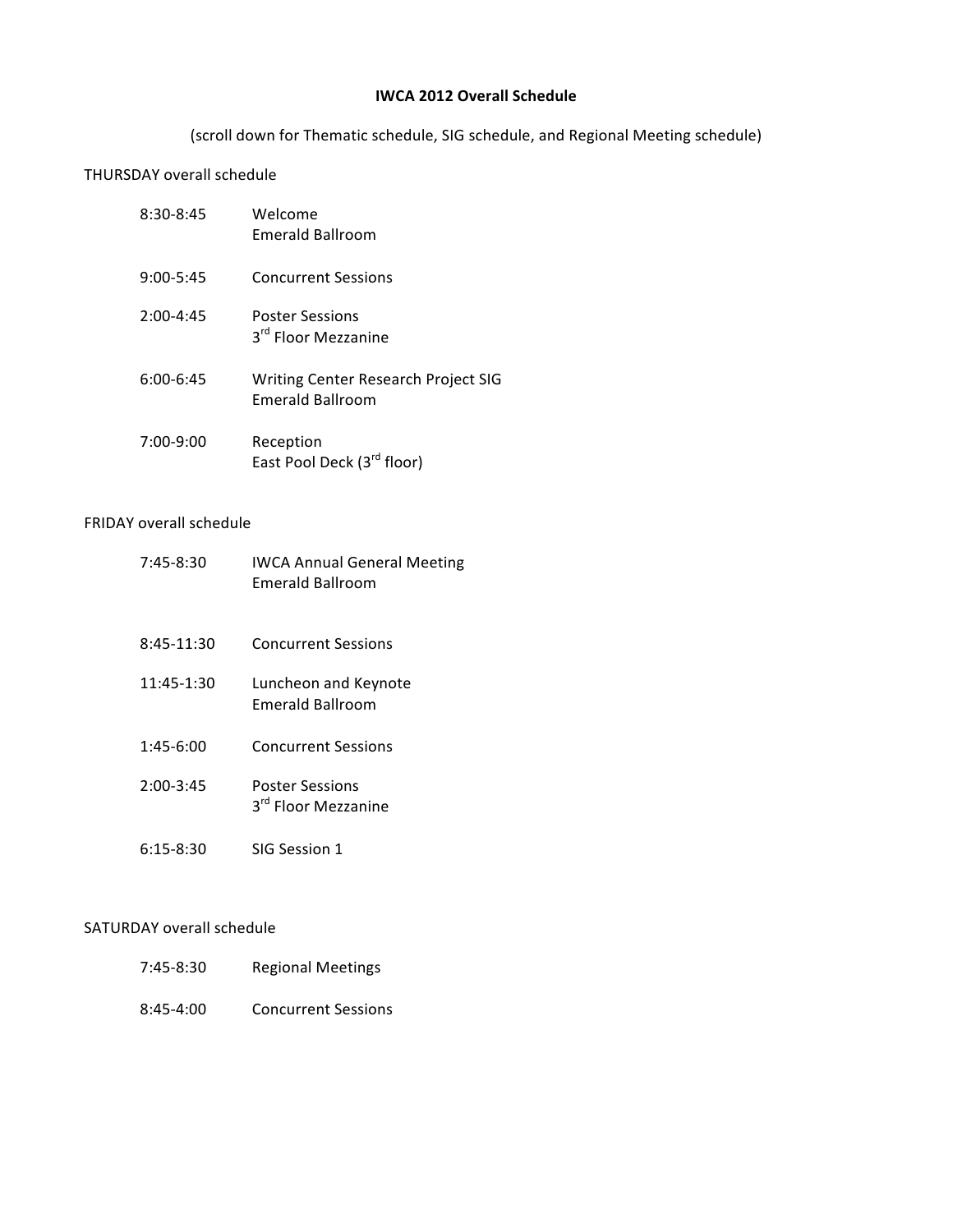### THEMATIC SCHEDULE

Ethical Issues in Tutoring & Writing B7, E9, C1, C10

Practice & Application A4, A5, B2, C3, C9, D3, D4, D5, D10, E2, E4, F2, F4, G2, G3, G4, G7, H2, I2, I4, J2, J3, J4, K1, K7, L1, L10, M1, M3, M7, N2, N3, O2, O3, O7, P1, P3, P4, P6

Research & Theory A8, A10, B3, B6, C6, C7, D9, E5, E7, F5, F6, F7, F9, G6, H5, I3, J8, K8, L8, M5, N7, N8, O4, O8

Specific Student or Tutor Populations A1, A6, A9, B1, B4, B8, B10, C1, C4, C8, D1, D6, D7, E1, E3, E8, F1, F8, G1, G8, H7, H8, H9, I1, I7, I8, I11, J1, J6, J7, K3, K4, K6, L3, L7, M4, M6, N1, N4, N9, 01, P2, P5, P8, P10

Technology B5, C5, E6, F10, H4, 16, 19, J9, K9, L5, M8, N5, O5

The Writing Center within the University A7, B9, C2, C10, D2, F3, G10, H2, H3, H6, H10, I2, I5, I8, I10, J10, K2, K8, K10, K11, L2, L9, M2, M9, N3, N6, O9, P7

Tutor & Staff Training and Pedagogy A2, A3, B7, D8, E9, E10, G5, G9, J5, K5, L4, L6, M10, N10, O6, O10, P9

The Writing Center and the Community A2, B2, D5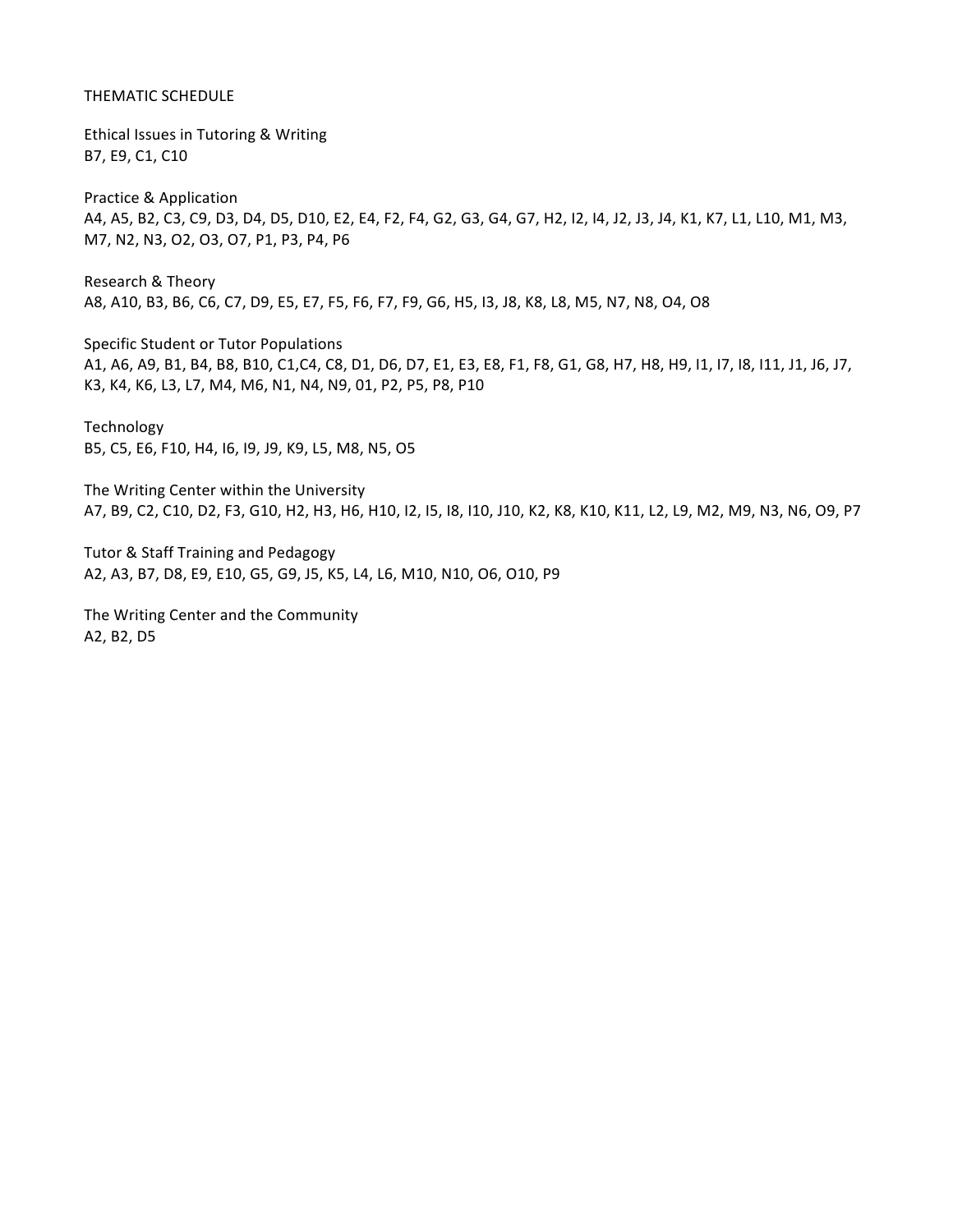#### **SIG ROOM ASSIGNMENTS**

### **Thursday, October 25**

*6:15 & 7:15pm Session*

WCRP SIG Allison Holland, University of Arkansas, Little Rock **Emerald%Ballroom**

### **Friday, October 26**

*6:15%& 7:15pm Sessions*

1. Research SIG Rebecca Babcock, University of Texas of the Parmian Basin **Ivory**

2. Assessment SIG Kim Ballard, Western Michigan University Sipai Klein, Clayton State University **Pearl**

3. Mentoring SIG Carol Peterson Haviland, California State University, San Bernardino Michele Eodice, University of Oklahoma Brian Fallon, Fashion Institute of Tech., SUNY Maggie Cecil, California State University, San Bernardino **1340**

4. Antiracist Activism SIG Nicole Munday, Salisbury University Vershawn A. Young, University of Kentucky **1360A**

5. Writing Center Regional Leaders Network SIG Lori Salem, Temple University **Topaz**

6. Writing Centers as Transformative Sites at Mission-Driven & Religious-Affiliated Institutions SIG

Mitch Nakaue, University of Iowa Lisa Zimmerelli, Loyola University Maryland **1360B**

7. SLAC (Small Liberal Arts College) Writing Centers SIG Elisabeth Piedmont-Martin, Southwestern University Sarah Skripsky, Westmont College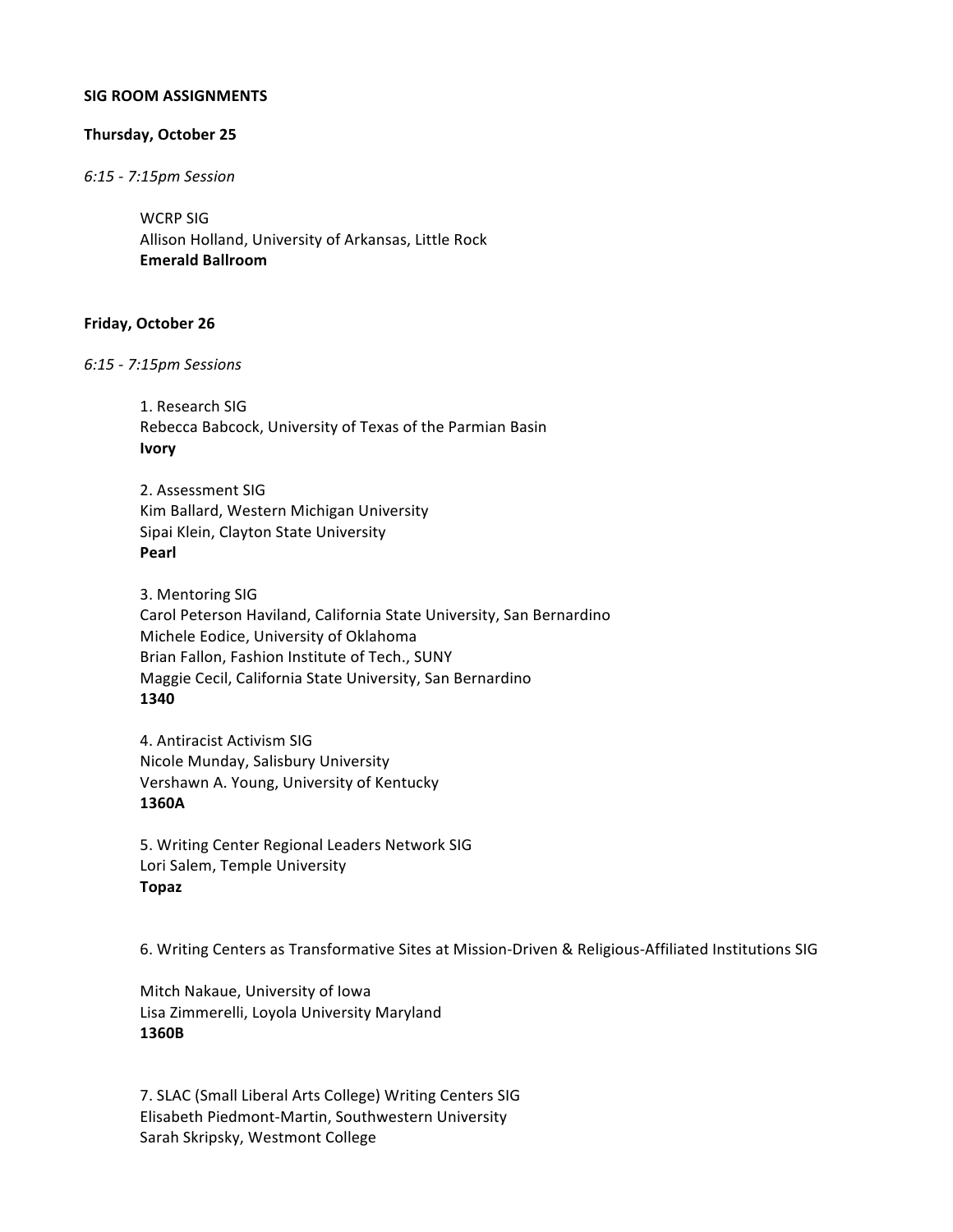### **Diamond I**

8. The Roles of Writing Centers in Graduate Education: Exploring the Possibilities Linda S. Bergmann, Purdue University Bradley Hughes, University of Wisconsin-Madison Neill Johnson, Pennsylvania State University Carol Severino, University of Iowa **Diamond II** 

9. A Discussion Concerning the IWCA becoming an NCTE Conference Kevin Dvorak, Pam Childers, Neal Lerner, Clint Gardner **Emerald**

*7:30%& 8:30%Sessions*

1. Veterans' Writing Groups in the Writing Center Cheryl Carithers, Texas Christian University Cynthia Shearer, Texas Christian University **Ivory**

2. Undergraduate Research Initiatives and the Writing Center Elizabeth Boquet, Fairfield University Michele Eodice, University of Oklahoma **Pearl**

3. Graduate Student Network SIG Matt Gilchrist, University of Iowa **1340**

4. Empirical Instruments to Measure Effects of Writing Centers Katherine Schmidt, Western Oregon University Joel Alexander, Western Oregon University

5. The Role of Workshops at the Writing Center Sipai Klein, Clayton State University **Topaz**

6. LGBTQ SIG Richard Severe, Centenary College **1360B**

7. Writing Centers Serving Healthcare Programs Susan Mueller, St. Louis College of Pharmacy Diamond I

8. Writing Centers, Multimodal Composition, and Faculty Development Leslie Valley, Eastern Kentucky University Russell Carpenter, Eastern Kentucky University **Diamond II**